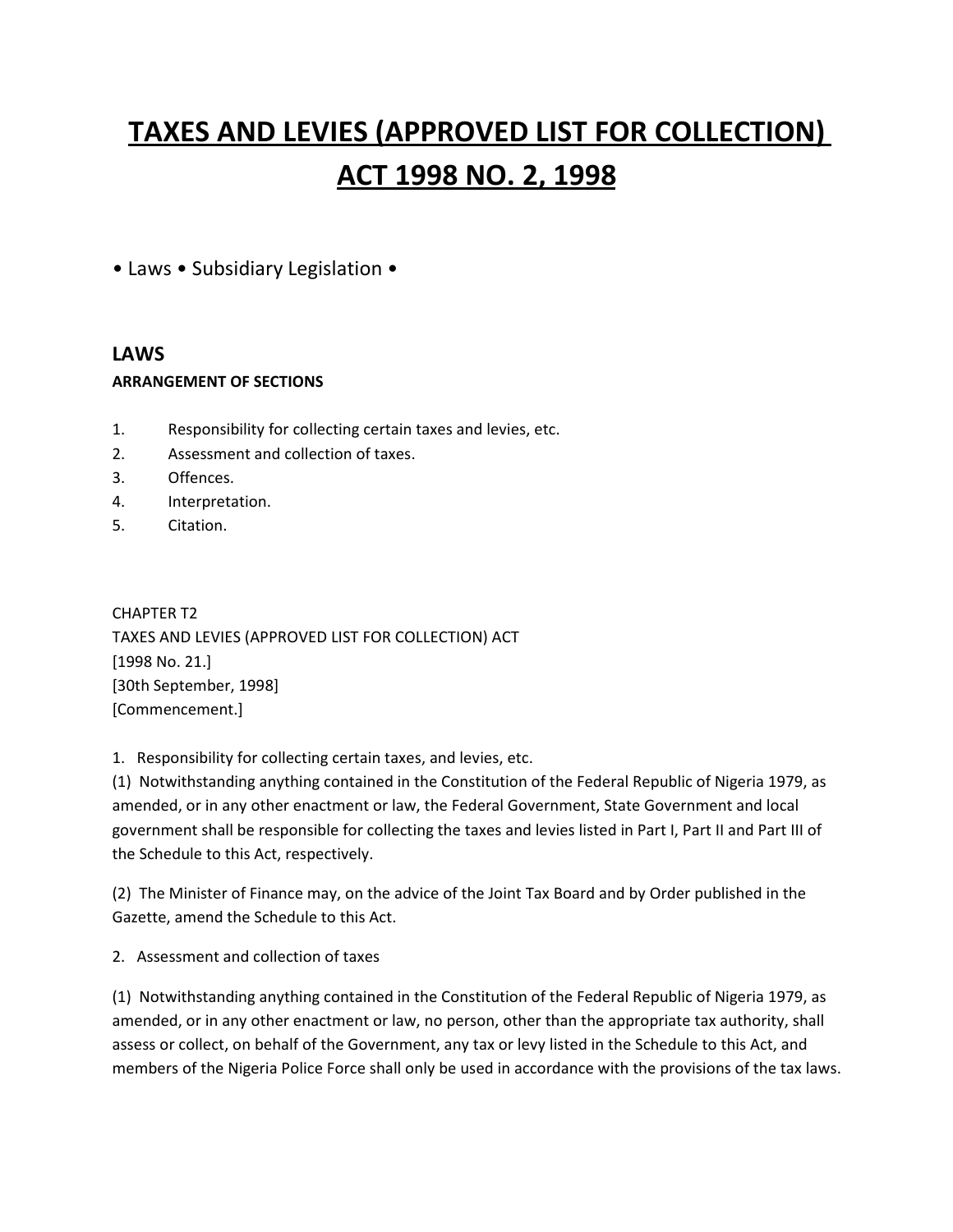(2) No person, including a tax authority, shall mount a road block in any part of the Federation for the purpose of collecting any tax or levy.

3. Offences

A person who—

(a) collects or levies any tax or levy; or

(b) mounts a road block or causes a road block to be mounted for the purpose of collecting any tax or levy,

in contravention of section 2 of this Act, is guilty of an offence and liable on conviction to a fine of N50,000 or imprisonment for three years or to both such fine and imprisonment.

4. Interpretation

In this Act, unless the context otherwise requires—

"Government" means the Federal, State or local government;

"Joint Tax Board" means the Joint Tax Board established under the provisions of Personal Income Tax Act 1993;

[1993 No. 104.]

"levy" includes any fee and charge;

"tax authority" means—

(a) the Federal Board of Inland Revenue, the State Board of Internal Revenue or the Local Government Revenue Committee; or

(b) a Ministry, Government department or any other Government body charged with responsibility for assessing or collecting the particular tax.

5. Citation

This Act may be cited as the Taxes and Levies (Approved List for Collection) Act.

Schedule

[Section 1.]

PART I

Taxes to be collected by the Federal Government

1. Companies income tax.

2. Withholding tax on companies, residents of the Federal Capital Territory, Abuja and non-resident individuals.

- 3. Petroleum profits tax.
- 4. Value added tax.
- 5. Education tax.

6. Capital gains tax on residents of the Federal Capital Territory, Abuja, bodies corporate and non-resident individuals.

7. Stamp duties on bodies corporate and residents of the Federal Capital Territory, Abuja.

- 8. Personal income tax in respect of—
- (a) members of the armed forces of the Federation;
- (b) members of the Nigeria Police Force;
- (c) Residents of the Federal Capital Territory, Abuja; and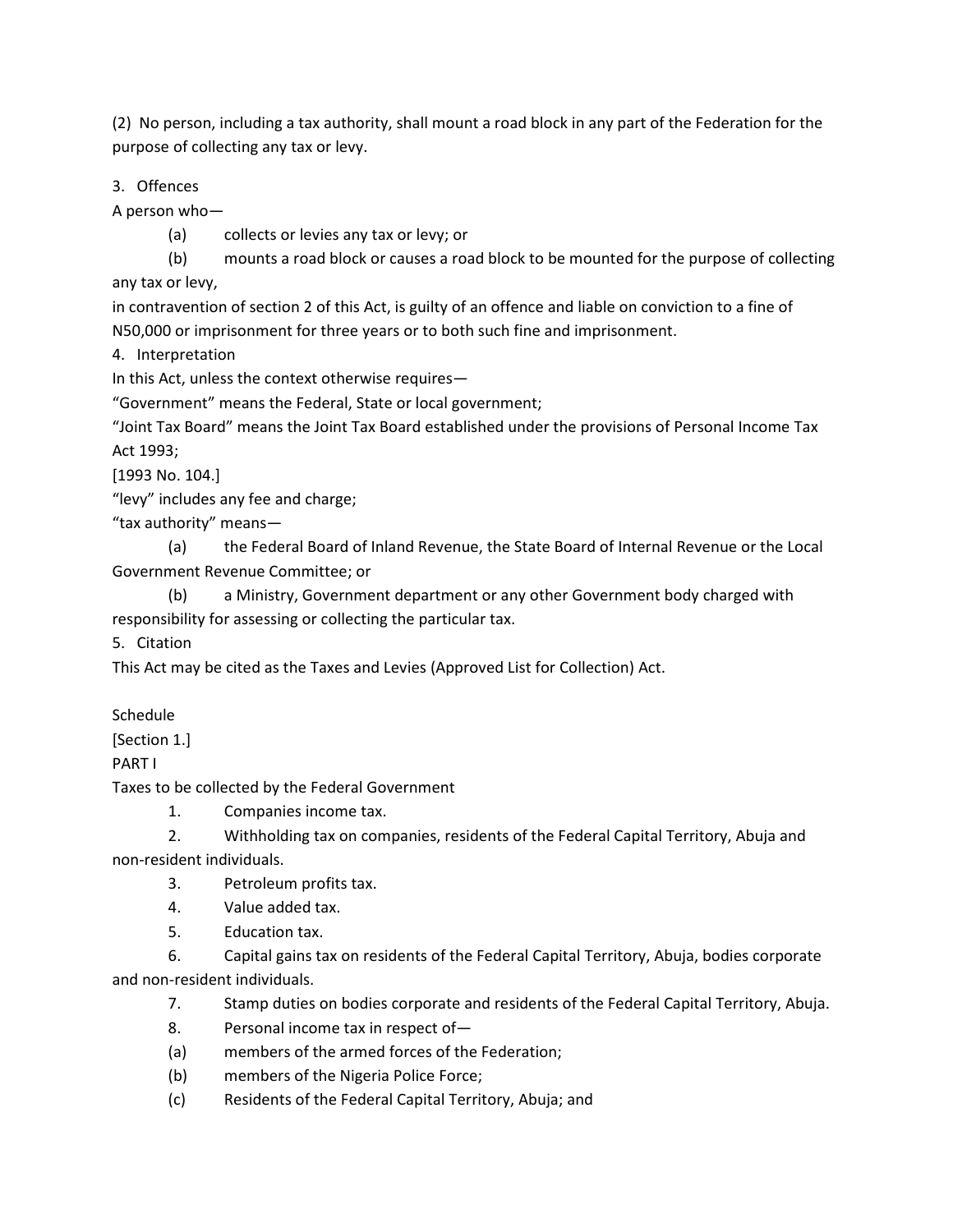(d) staff of the Ministry of Foreign Affairs and non-resident individuals.

### PART II

Taxes and levies to be collected by the State Government

- 1. Personal income tax in respect of—
- (a) Pay-As-You-Earn (PAYE); and
- (b) direct taxation (self-assessment).
- 2. Withholding tax (individuals only).
- 3. Capital gains tax (individuals only).
- 4. Stamp duties on instruments executed by individuals.
- 5. Pools betting and lotteries, gaming and casino taxes.
- 6. Road taxes.
- 7. Business premises registration fee in respect of—
- (a) urban areas as defined by each State, maximum of—
- (i) N10,000 for registration; and
- (ii) N5,000 per annum for renewal of registration; and
- (b) rural areas—
- (i) N2,000 for registration; and
- (ii) N1,000 per annum for renewal of registration.
- 8. Development levy (individuals only) not more than N100 per annum on all taxable

#### individuals.

- 9. Naming of street registration fees in the State Capital.
- 10. Right of Occupancy fees on lands owned by the State Government in urban areas of the

#### State.

11. Market taxes and levies where State finance is involved.

#### PART III

Taxes and levies to be collected by the local government

- 1. Shops and, kiosks rates.
- 2. Tenement rates.
- 3. On and off liquor licence fees.
- 4. Slaughter slab fees.
- 5. Marriage, birth and death registration fees.
- 6. Naming of street registration fee, excluding any street in the State Capital.
- 7. Right of Occupancy fees on lands in rural areas, excluding those collectable by the

Federal and State Governments.

- 8. Market taxes and levies excluding any market where State finance is involved.
- 9. Motor park levies.
- 10. Domestic animal licence fees.
- 11. Bicycle, truck, canoe, wheelbarrow and cart fees, other than a mechanically propelled

truck.

- 12. Cattle tax payable by cattle farmers only.
- 13. Merriment and road closure levy.
- 14. Radio and television licence fees (other than radio and television transmitter).